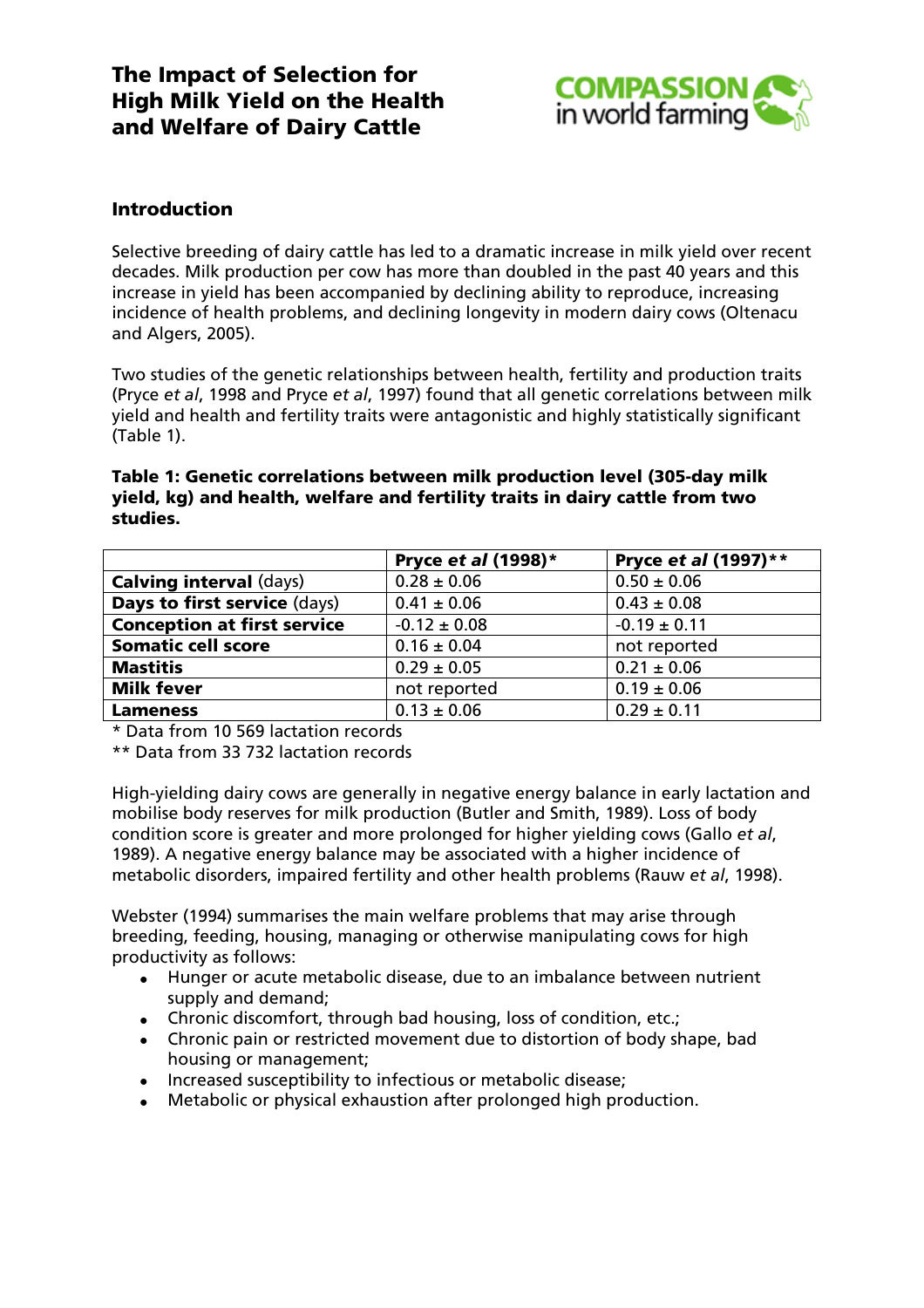

### Lameness

Higher milk yield is genetically correlated with a higher incidence of lameness (Table 1). Lameness is the single biggest welfare problem for dairy cows in the UK (Webster, 2000). Hyperalgesia (increased sensitivity to pain) occurs in chronically lame cows and may persist for a long period after resolution of the lesion (Whay *et al*, 1998). In addition to the direct effect on welfare of pain as a result of lameness, there are also other knock-on effects: lameness can result in weight loss, reduced milk yield and an increased risk of infertility, mastitis and culling (Weaver, 2000). Amory *et al* (2008) found that higher yielding cows were more likely to become clinically lame with sole ulcer or white line disease and that the milk production of affected cows fell to below the mean of unaffected cows and remained low after diagnosis; the loss of milk yield attributable to these conditions was around 570kg and 370kg over the lactation, respectively.

Around 75% of lameness cases occur in the outer claw of the hind feet: uneven load on the outer and inner claws, as a result of the greatly distended udder in modern high yielding cows, undoubtedly predisposes to lameness (Webster, 2004).

The incidence of lameness in dairy cows in Great Britain has increased dramatically since a farmer-based national survey of lameness in 1957/58 found an annual incidence of 4% (Leech *et al*, 1960). Surveys since the 1990s have reported mean annual incidences ranging from above 20% to over 50% (Clarkson *et al*, 1996; Whitaker *et al*, 2000; Esslemont and Kossaibati, 2002). Actual levels may be even higher than those recorded in these studies. Esslemont and Kossaibati (2002) comment: "One suspects that this [lameness] is the disease that is most under-recorded". Webster (2001) reports that nearly all newly-calved cows and heifers in typical UK cubicle housing systems show some degree of sole haemorrhage in early lactation.

### **Mastitis**

Higher milk yield is genetically correlated with higher somatic cell score and higher mastitis incidence (Table 1). Mastitis is a very painful condition which should have declined greatly with improved methods of prevention and treatment (Broom, 2001). However, the incidence of mastitis has remained unacceptably high. A number of studies since the 1990s report a mean annual incidence of mastitis ranging from above 30 to over 70 cases per 100 cows (Esslemont and Kossaibati, 1996; Kossaibati *et al*, 1998; Esslemont and Kossaibati, 2002, Bradley *et al*, 2007).

#### Metabolic diseases

Metabolic or production diseases are a manifestation of the cow's inability to cope with the metabolic demands of high production (Mulligan and Doherty, 2008). According to Webster (1994), "In most practical circumstances, the capacity of the mammary gland to synthesize milk exceeds the capacity of the cow upstream to find, eat and digest enough food to supply the mammary gland with nutrients", leading to her feeling "simultaneously, hungry, 'full up' and physically tired".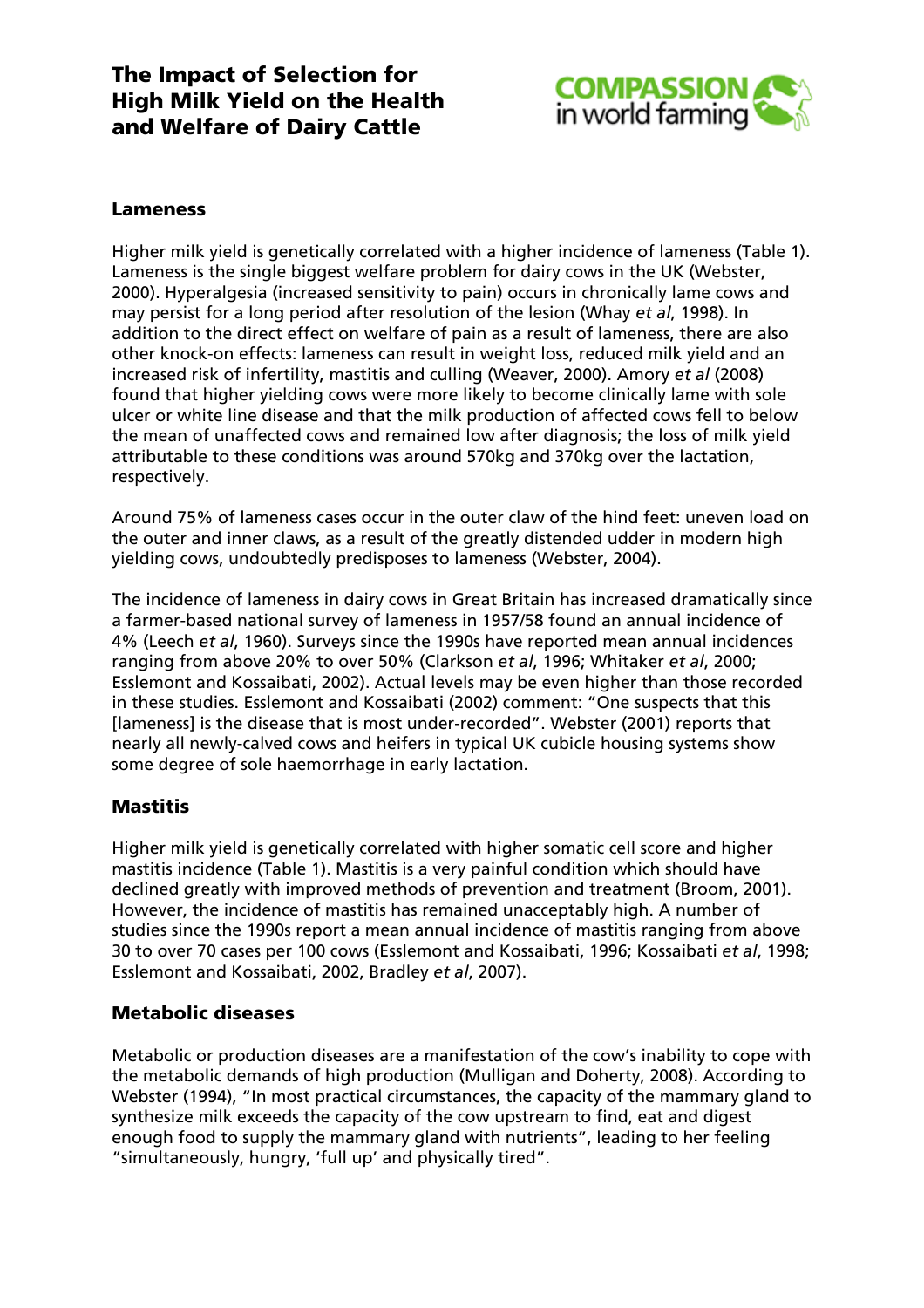

Metabolic or production diseases occur when the cow is unable to meet the acute or chronic metabolic demands of maintenance, pregnancy and lactation. In the most acute forms such as milk fever or grass staggers, the cow simply runs out of calcium or magnesium respectively and, if untreated, will die in a matter of hours or minutes; other diseases such as ketosis and fatty liver syndrome are due to abnormal demands on energy, especially fat, metabolism (Webster, 1994).

Cattle are adapted for a high fibre, low energy forage-based diet. The use of low fibre, high energy concentrate-based diets, in an attempt to meet the nutrient requirements of the high yielding cow, can lead to a range of production diseases, including rumen acidosis (Morgante *et al*, 2007).

# **Infertility**

There is a large body of evidence linking selection for increased milk yield with infertility (Webster, 2000). Higher milk yield is genetically correlated with longer calving interval, increased days to first service and reduced conception at first service (Table 1).

In the UK, pregnancy rate at first service decreased from 56% in 1975-1982 to about 40% in 1995-1998, a decrease of about 1% per year (Royal *et al*, 2000). 43.7% of cows in the UK appear to have abnormal oestrus cycles (compared with 31.7% in 1982) and early foetal loss is also an increasing problem with 40% of pregnancies now affected (compared with 24% in 1982) (*Ibid.*). Infertility is the biggest cause of culling in dairy cows (Esslemont and Kossaibati, 1997; Whitaker *et al*, 2000).

## **Longevity**

The drive to increase milk yield in the modern dairy cow has resulted in declining longevity.

Average longevity in many high genetic merit dairy herds in the UK is below three lactations. Not only has the welfare of the cow suffered, but the process is ultimately self-defeating for the farmer because the margin of milk sales over feed costs in the first three lactations is usually not large enough for the cow to make a profit so a cow becomes profitable only when she reaches her fourth lactation (Esslemont and Kossaibati, 1997). Optimal lifetime efficiency is reached after five or six lactations; for cows yielding 12 000 litres the loss in efficiency is 5% and 10% for lifetimes of three and two lactations respectively (Webster, 2000).

Infertility, mastitis and lameness are major causes of culling (Esslemont and Kossaibati, 1997; Whitaker *et al*, 2000) and hence important factors in the declining longevity of the dairy cow. Nørgaard *et al* (1999) conclude that a higher level of physiological stress due to higher milk yield and concentrate consumption has led to increased mortality in dairy cows.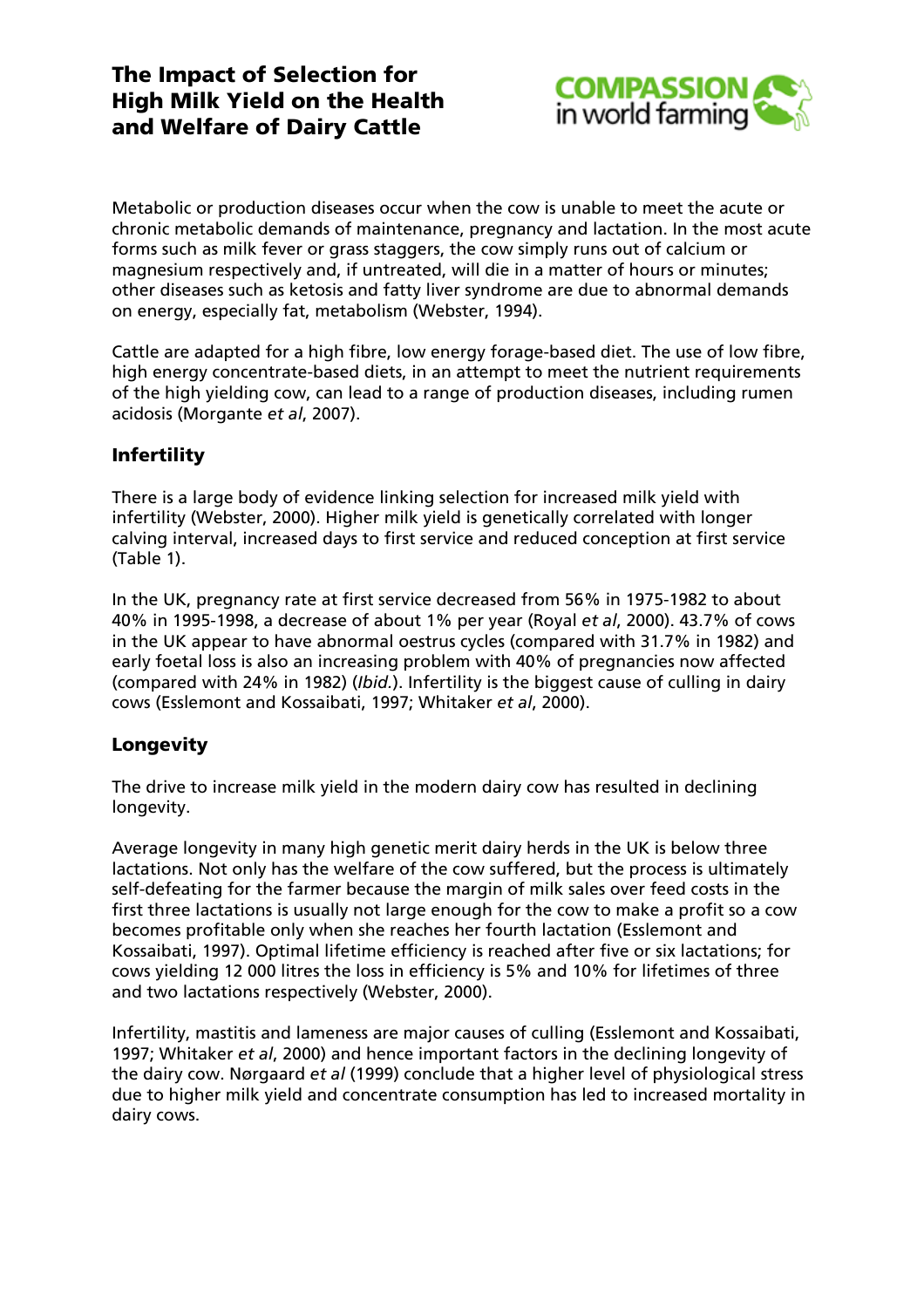

### **Conclusions**

Selective breeding for increased milk yield is the root cause of declining longevity and unacceptably high levels of lameness, mastitis and metabolic diseases in the UK dairy herd. New breeding goals are needed as a matter of urgency to produce more robust cows with improved health, welfare, fertility and longevity.

Rauw *et al* (1989) comment that the fundamental solution is "to redefine the breeding goal in a broader perspective", which means "breeding animals with a long economical (re)productive life at a production level that is economical (i.e. production in relation to veterinary costs, etc.) without giving any signs of disturbed welfare".

Oltenacu and Algers (2005) conclude: "The economic future of the dairy industry is related directly to public acceptance of its breeding and production practices. It is important to the dairy industry that welfare problems should be addressed before there is widespread condemnation of breeding and management practices. A new breeding goal aimed at improving fitness and tolerance of metabolic stress is necessary to prevent the decrease in the quality of life of dairy cows and instead, perhaps, enhance it."

Heather Pickett Independent consultant 2008

#### References

Amory, J. R., Barker, Z. E., Wright, J. L., Mason, S. A., Blowey, R. W. And Green, L. E. (2008) Associations between sole ulcer, white line disease and digital dermatitis and the milk yield of 1824 dairy cows on 30 dairy cow farms in England and Wales from February 2003-November 2004. *Preventive Veterinary Medicine*, 83: 381-91.

Bradley, A. J. Leach, K. A., Breen, J. E., Green, L. E. and Green, M. A. (2007) Survey of the incidence and aetiology of mastitis on dairy farms in England and Wales. *Veterinary Record,* 160: 253-258.

Broom, D. M. (2001) Effects of dairy cattle breeding and production methods on animal welfare. Proceedings of the 21<sup>st</sup> World Buiatrics Congress, 1-7. Punta del Este, Uruguay. World Association for Buiatrics.

Butler, W. R. and Smith, R. D. (1989) Interrelationships between energy balance and postpartum reproductive function in dairy cattle. *Journal of Dairy Science*, 72: 767-783.

Clarkson, M. J., Downham, D. Y., Faull, W. B., Hughes, J. W., Manson, F. J., Merritt, J. B., Murray, R. D., Russell, W. B., Sutherst, J. E. and Ward, W. R. (1996) Incidence and prevalence of lameness in dairy cattle. *Veterinary Record,* 138: 563-567.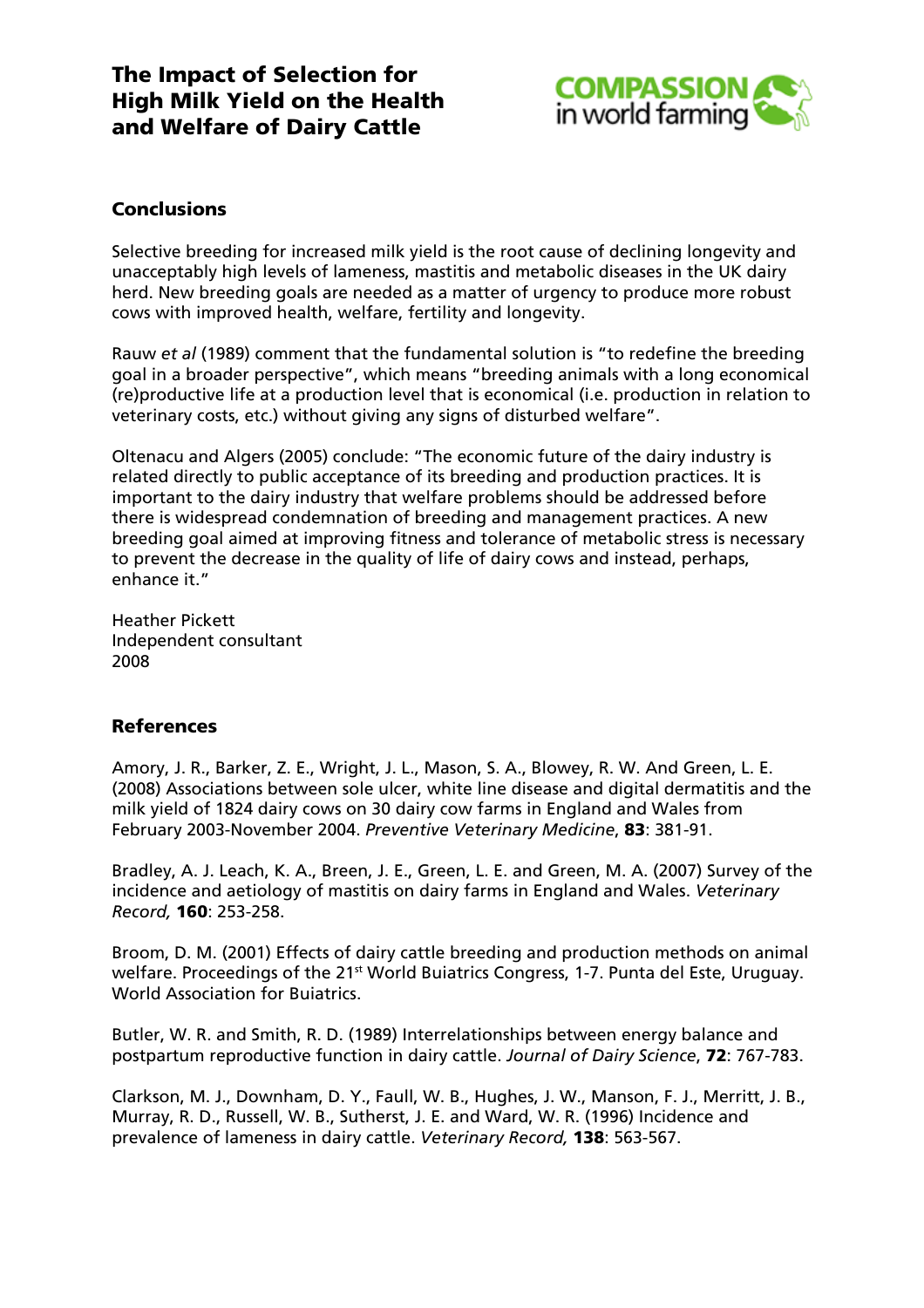

Esslemont, R. J. and Kossaibati, M. A. (1996) Incidence of production diseases and other health problems in a group of dairy herds in England. *Veterinary Record*, 139: 486-490.

Esslemont, R. J. and Kossaibati, M. A. (1997) Culling in 50 dairy herds in England. *Veterinary Record*, 140: 36-39.

Esslemont, R. J. and Kossaibati, M. A. (2002) DAISY Research Report No. 5: The costs of poor fertility and disease in UK dairy herds – trends in DAISY herds over 10 seasons, Intervet UK Ltd, Milton Keynes.

Gallo, L., Carnier, P., Cassandro, M. *et al* (1996) Change in body condition score of Holstein cows as affected by parity and mature equivalent milk yield. *Journal of Dairy Science*, 79: 1009-1015.

Kossaibati, M. A., Hovi, M. and Esslemont, R. J. (1998) Incidence of clinical mastitis in dairy herds in England. *Veterinary Record*, 143: 649-653.

Leech, F. B., Davies, M. E, Macrae, W. D. and Withers, F. W. (1960) *Disease, Wastage and Husbandry in the British Dairy Herd.* HMSO, London.

Morgante, M., Stelletta, C., Berzaghi, P., Gianesella, M. and Andrighetto, I. (2007) Subacute rumen acidosis in lactating cows: an investigation in intensive Italian dairy herds. *Journal of Animal physiology and Animal Nutrition,* 91: 226-34.

Mulligan, F. J. and Doherty, M. L. (2008) Production diseases of the transition cow. *Veterinary Journal,* 176: 3-9.

Nørgaard, N. H., Lind, K. M. and Agger, J. F. (1999) Cointegration analysis used in a study of dairy-cow mortality*. Preventive Veterinary Medicine,* 42: 99-119.

Oltenacu, P. A. and Algers, B. (2005) Selection for increased production and the welfare of dairy cows: are new breeding goals needed? *Ambio*, 34: 311-315.

Pryce, J. E., Veerkamp R. F., Thompson, R., Hill, W. G. and Simm, G. (1997) Genetic aspects of common health disorders and measures of fertility in Holstein Friesian dairy cattle. *Animal Science,* 65: 353-360.

Pryce, J. E., Esslemont, R. J., Thompson, R., Veerkamp, R. F., Kossaibati, M. A. and Simm, G. (1998) Estimation of genetic parameters using health, fertility and production data from a management recording system for dairy cattle. *Animal Science,* 66: 577-584.

Rauw, W. M., Kanis, E., Noordhuizen-Stassen, E. N. And Grommers, F. J. (1998) Undesirable side effects of selection for high production efficiency in farm animals: a review*. Livestock Production Science,* 56: 15-33

Royal, M. D., Darwash, A. O., Flint, A. P. F., Webb, R. Woolliams, J. E. and Lamming, G. E. (2000) Declining fertility in dairy cattle: changes in traditional and endocrine parameters of fertility. *Animal Science*, 70: 487-501.